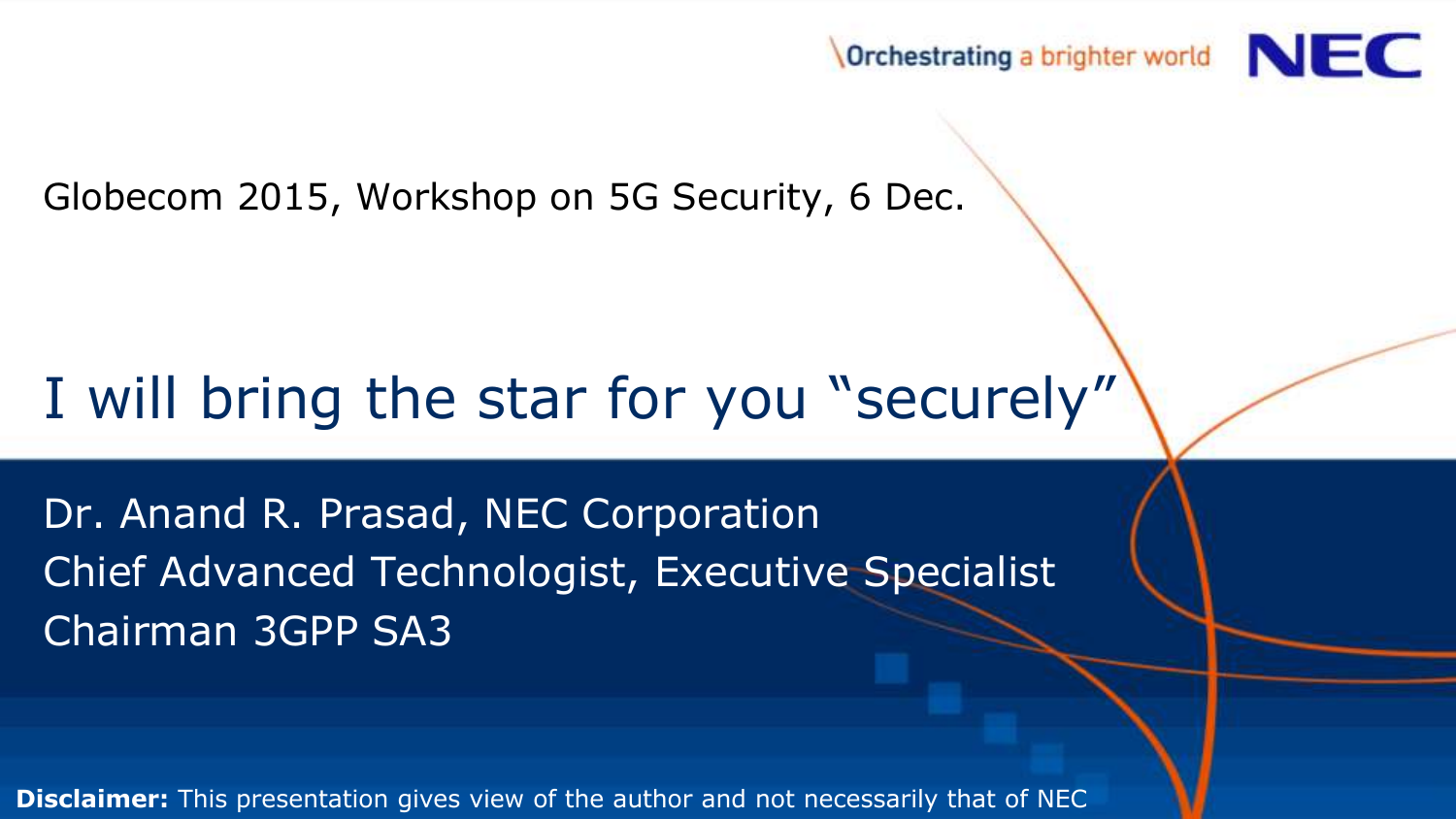#### 3GPP TSG SA WG3 (Security) Terms of Reference

The WG has the overall responsibility for security and privacy in 3GPP systems

- performs analysis of potential threats to these systems
- determines the security and privacy requirements for 3GPP systems
- specifies the security architectures and protocols
- ensures the availability of cryptographic algorithms which need to be part of the specifications

<http://www.3gpp.org/Specifications-groups/sa-plenary/54-sa3-security>

3GPP SA3 specification location: <http://www.3gpp.org/ftp/Specs/html-info/33-series.htm> Finding specific specification: <http://www.3gpp.org/ftp/Specs/html-info/xxyyy.htm> Replace xxyyy by specification number, e.g., 33401 for TS 33.401

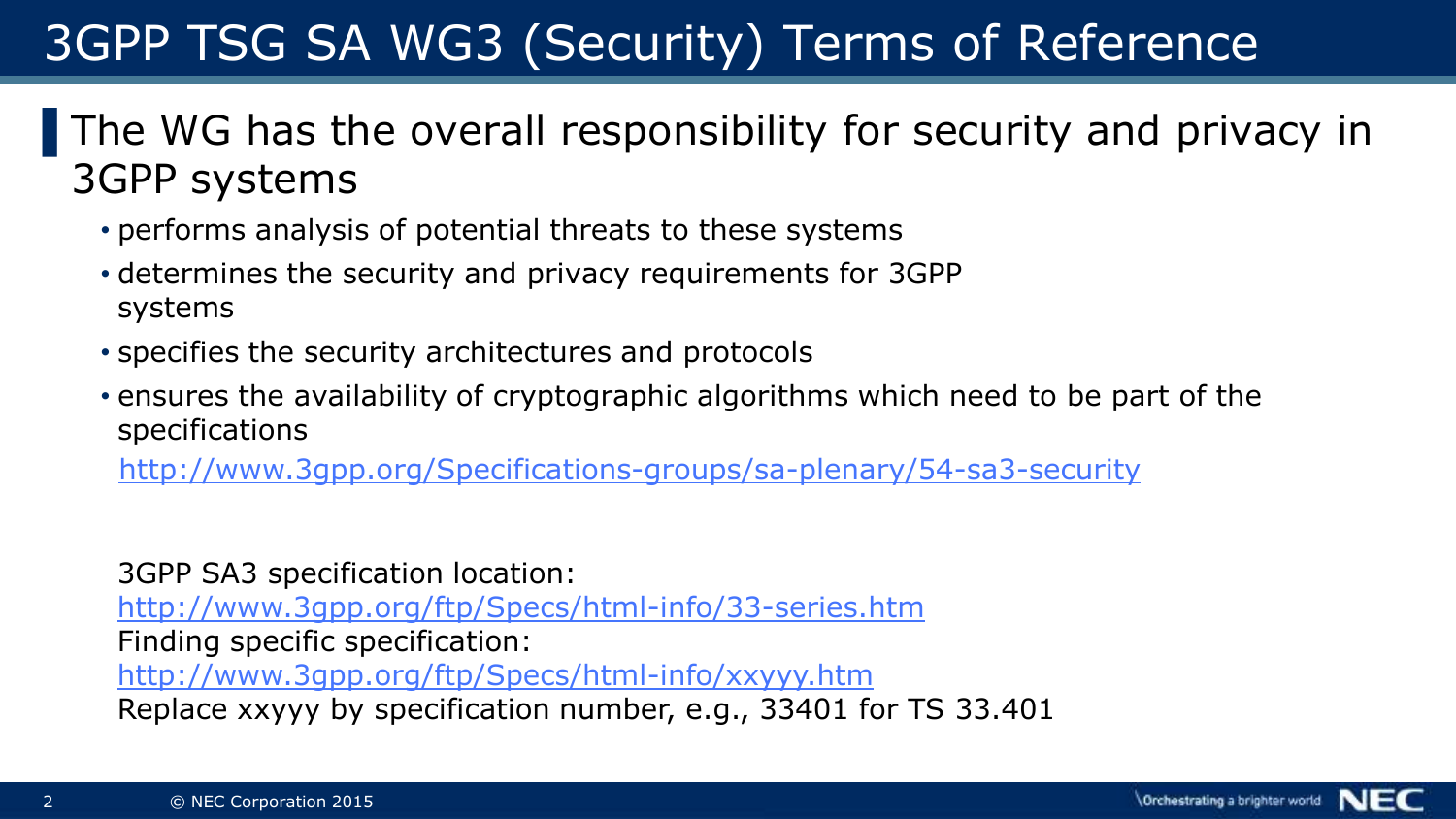#### **Security Standardization**

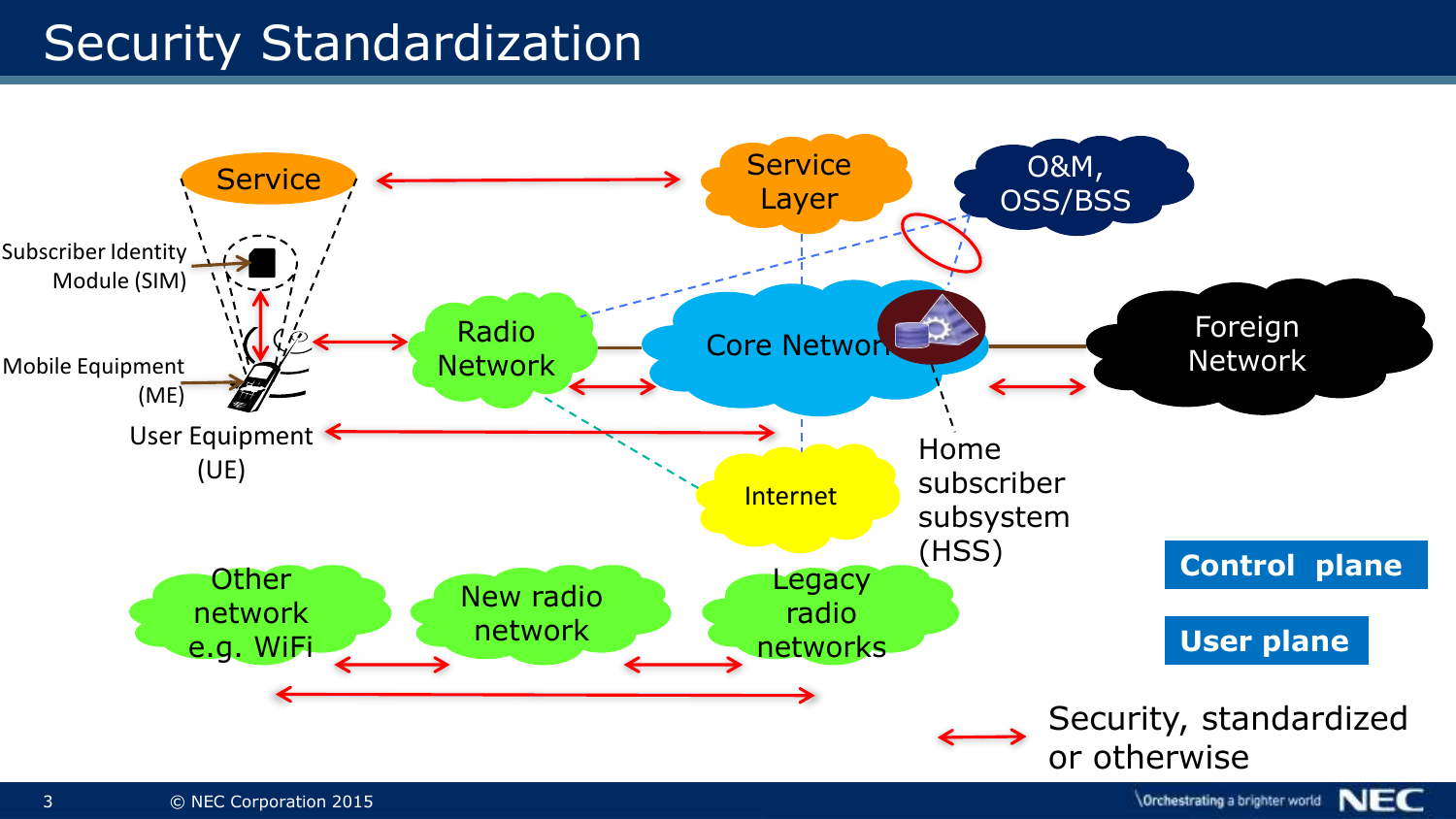#### 3GPP SA3 Activities: Selected Topics



IOPS: Isolated E-UTRAN for Public Safety MCPTT: Mission Critical Push to Talk for LTE ProSe: Proximity based Services IOT: Internet Of Things

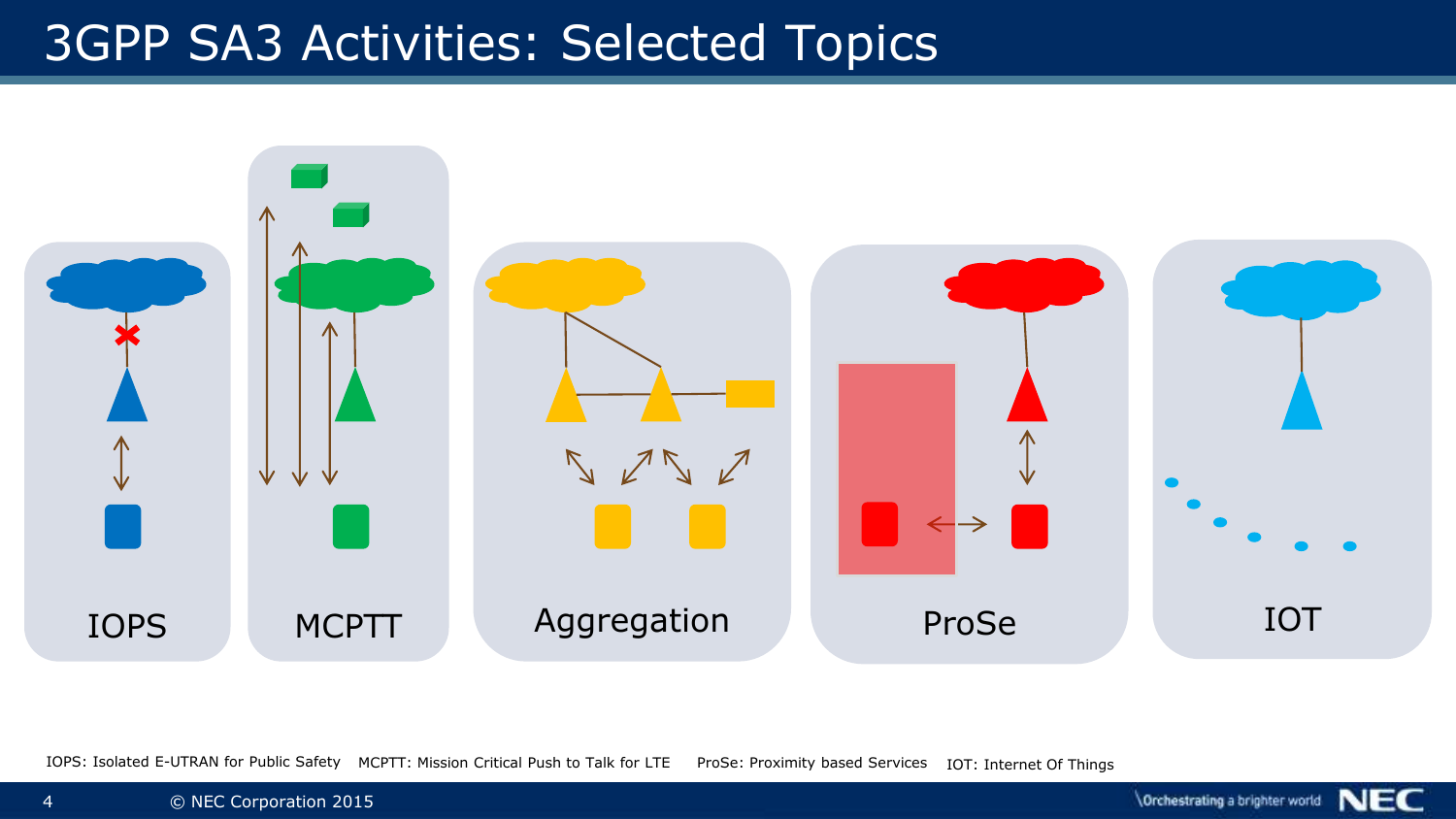#### 3GPP Activities Overview: Towards 5G?

#### ▌ **New Services and Markets Technology Enablers (SMARTER)**

- **Critical Communication (SMARTER-CriC)**
- **Massive Internet of Things (SMARTER-mIoT)**
- **Enhanced Mobile Broadband (SMARTER-eMBB)**
- **Network Operations (SMARTER-NEO)**

#### ▌ **Study on Next generation scenarios, requirements radio technology in Dec. RAN plenary**

#### ▌ **Study on a Next Generation System Architecture ("FS\_NextGen") in Dec. SA plenary**

- Dual Connectivity and Aggregation (Dual C etc.)
- Internet Of Things (NB IOT, EASE, BEST)
- Machine Type Communication (MTC)
- LTE support for V2X services (V2XLTE)
- ▌ Network Management of Virtualized Networks (OAM\_VIRNET)
- Dedicated Core Networks (DÉCOR)
- Flexible Mobile Service Steering (FMSS)
- ▌ Isolated E-UTRAN for Public Safety (IOPS)
- Mission Critical Push To Talk over LTE (MCPTT)
- ▌ Proximity based Services (ProSe)
- Security Assurance Specification for 3GPP network products (SCAS & SECAM)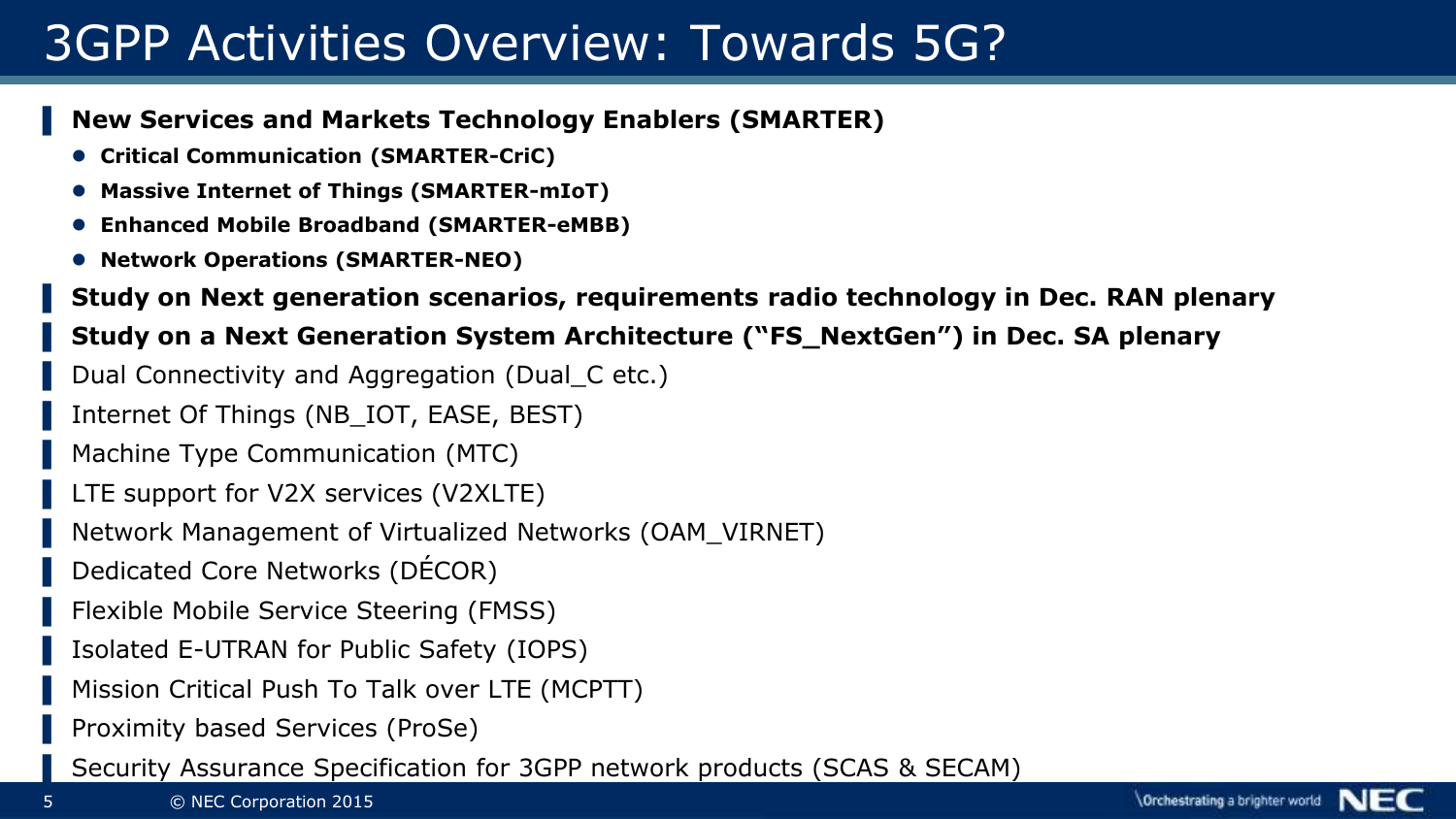#### Towards 5G – What does it mean?



**Openness, Increased connectivity, Reach in terms of technology & society**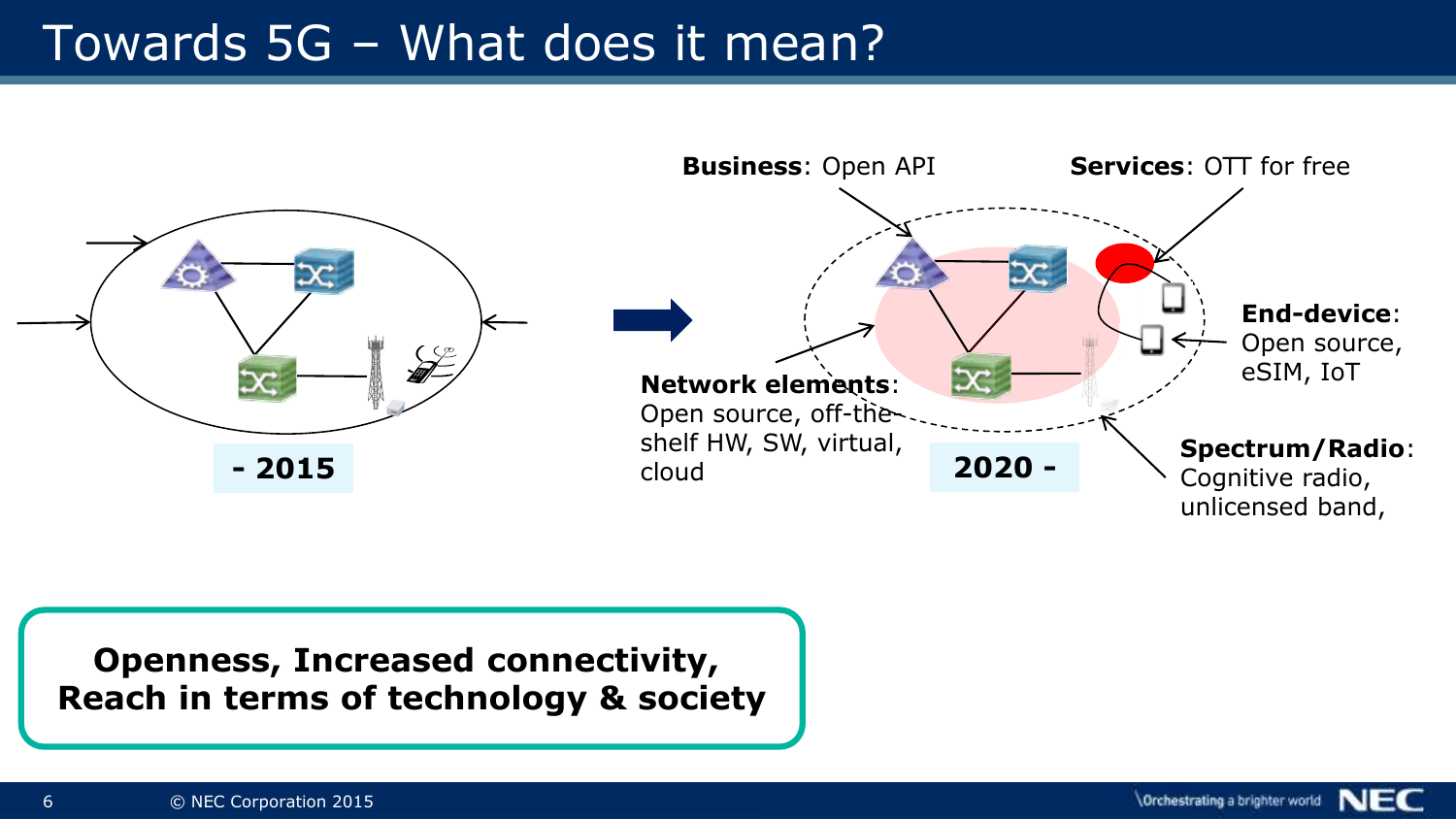### What is 5G?

## Security?

▌New radio interface(s) Lot's of communication ▌At all kinds of data-rates ▌More mobility ▌"Increased" connectivity ▌More software ■ "Open" stuff everywhere ▌Virtualization and cloud

- ▌Maintain current level of security
- ▌Security for mobility
- ▌Lawful interception
- ▌Public safety and critical infrastructure security
- ▌Need to consider all aspects including lifecycle security - deployment, management and network security

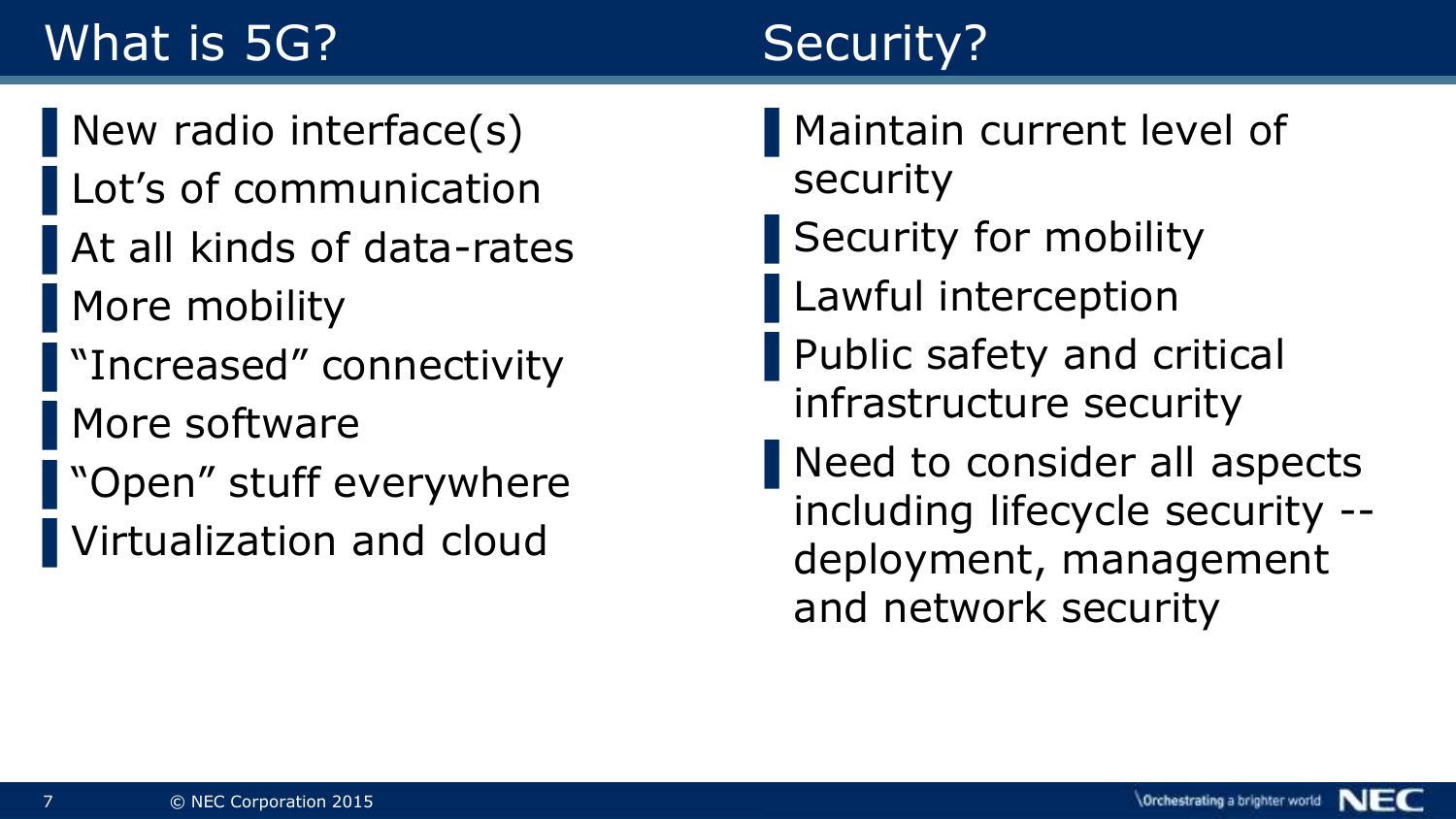#### **Security Standardization**



 $\setminus$  Orchestrating a brighter world  $\setminus$   $\cdot$   $\cdot$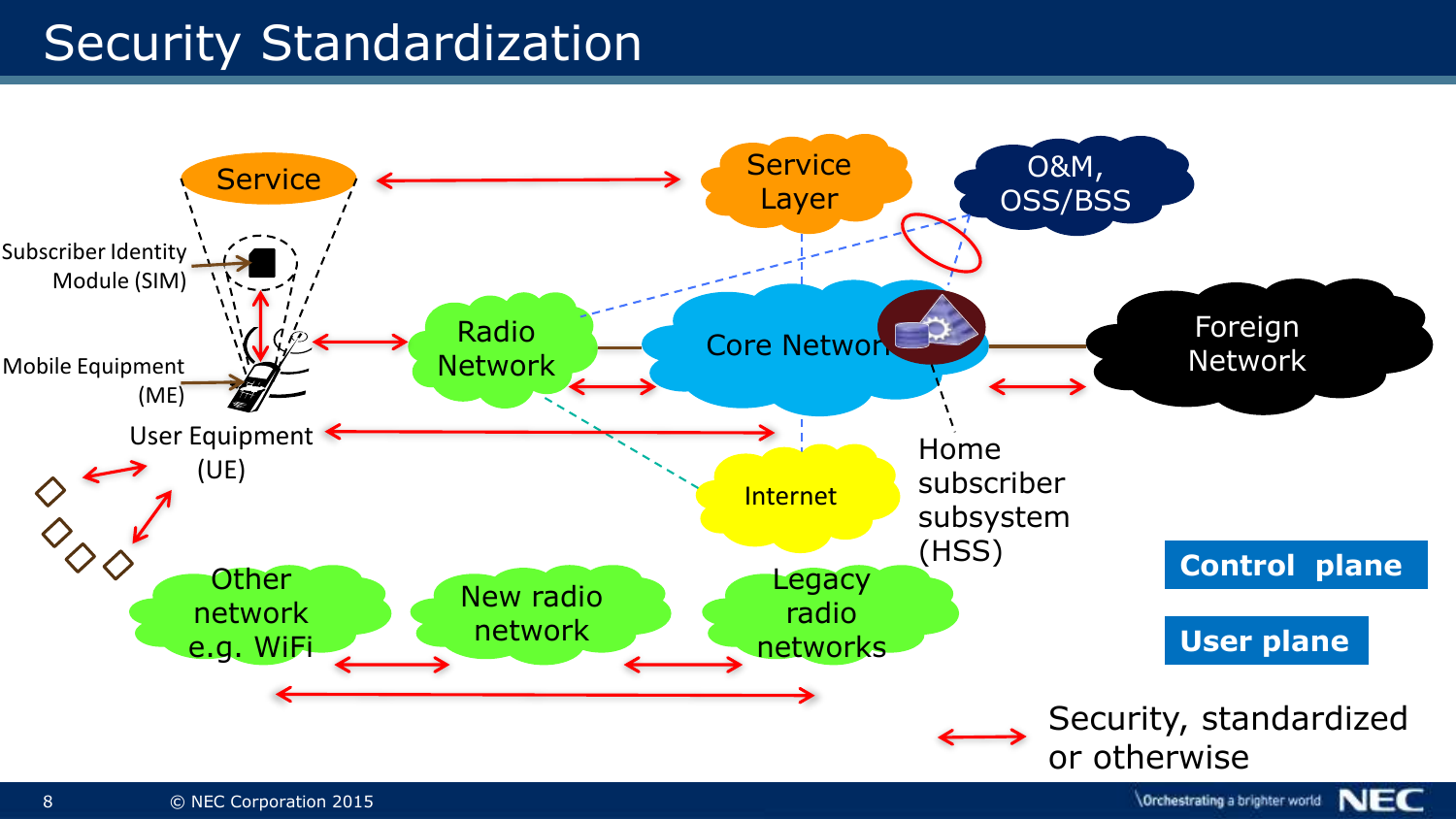#### **Assuring Security**



- **Auditing:** Evaluation against policy and conformance requirements
- **Assurance:** Testing network and devices
- **Action:** Based on assurance result
- **Monitoring:** Continuous, real time monitoring and evidence collection
- **Incidence Response :** Response to critical security incidents
- **Forensic Analysis:** Source of proof for security and compliance issues

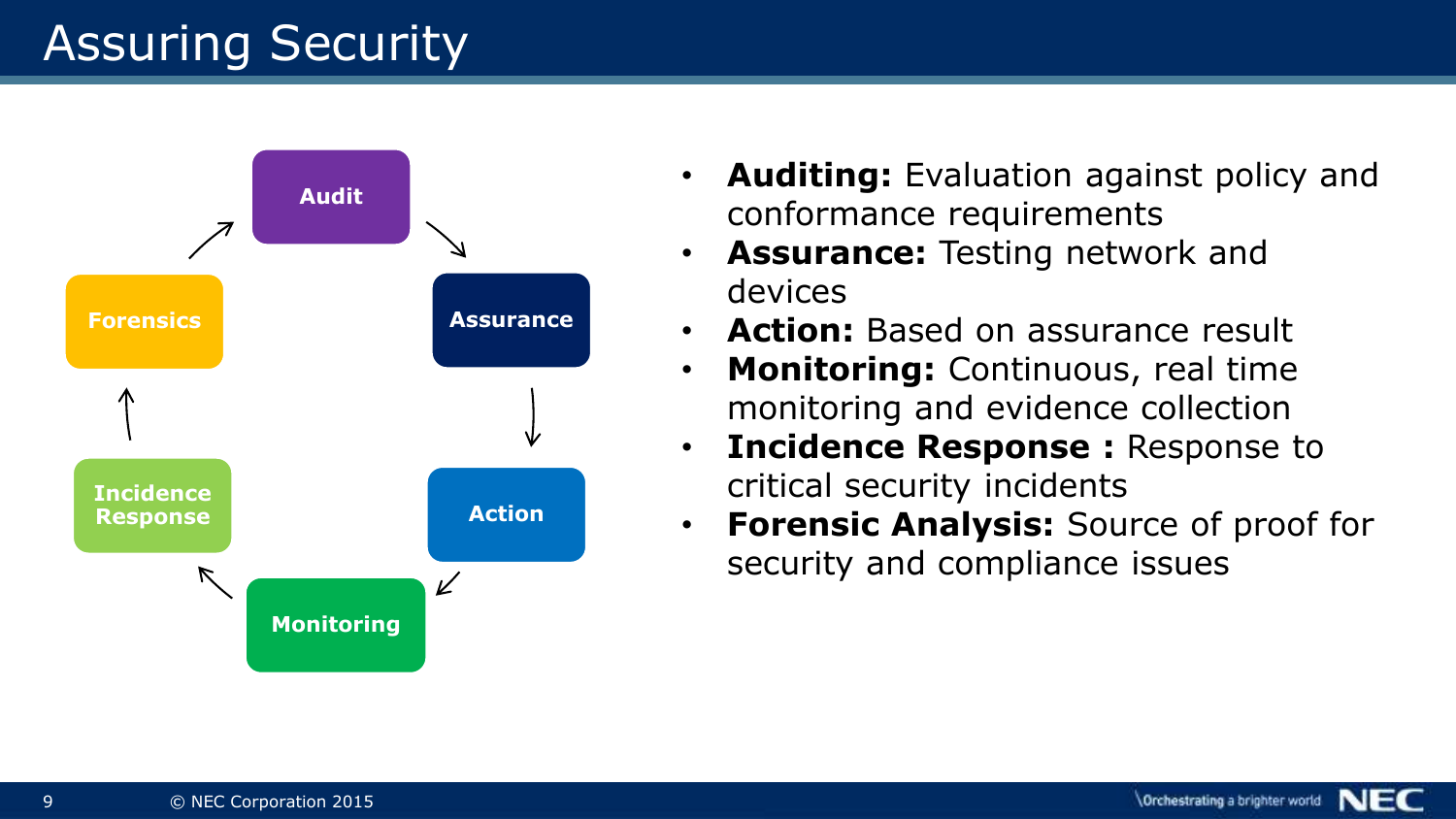#### Network Fulfilling Security needs: Security as a Service



The network adapts to security needs of service. Thus personalizing network security instead of one-size-fitall network security.

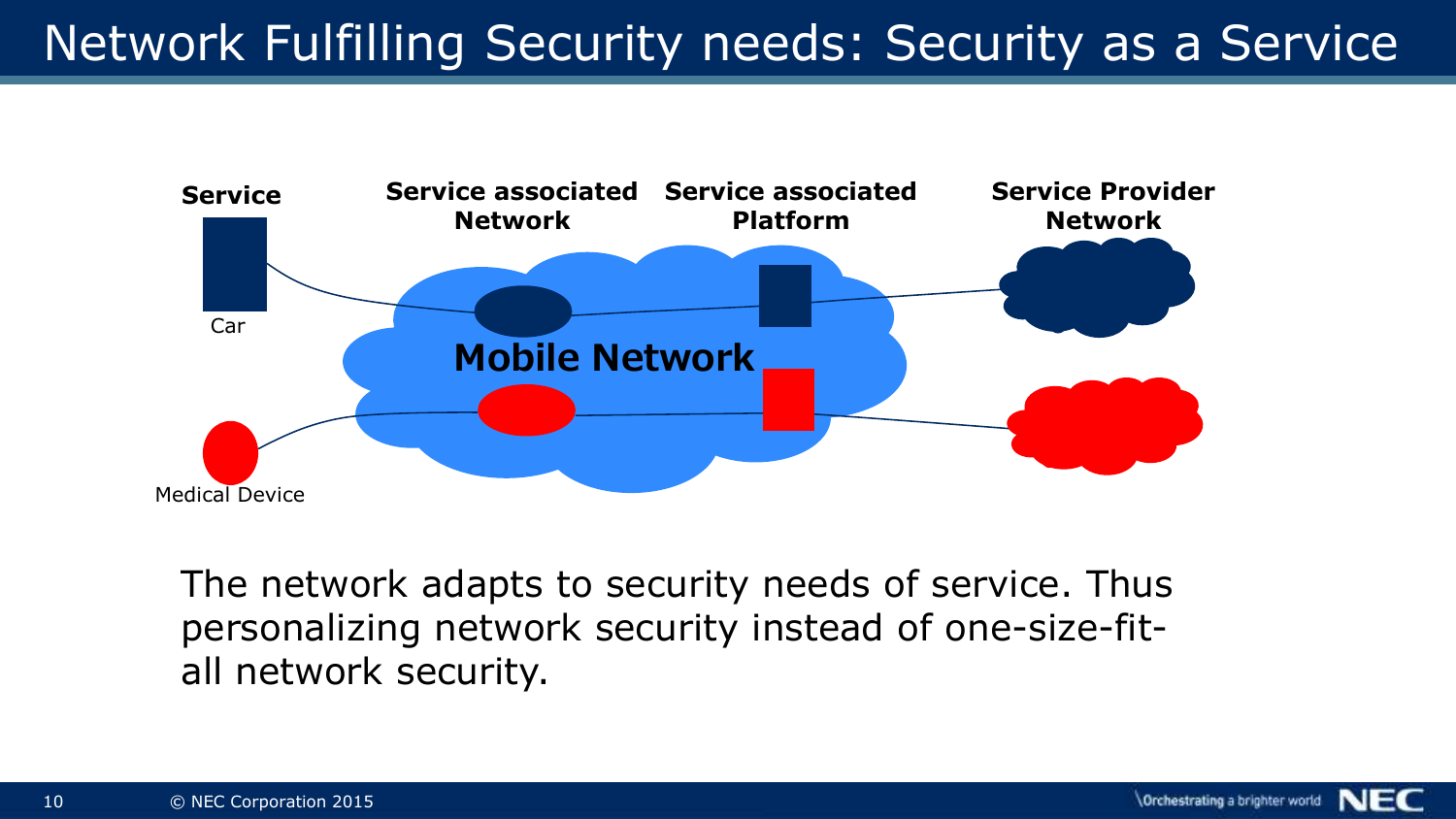#### Take Away

▌Already several changes are taking place in mobile communications systems

- The next generation (5G) will bring several changes not seen in traditional sense of mobile communication systems
- ▌Traditional security requirements for mobile communications systems will exist
- Security considerations for "lifecycle" will become ever important
- Security assurance will become necessary
- Requirements will come on networks to fulfill security needs based on services provisioned

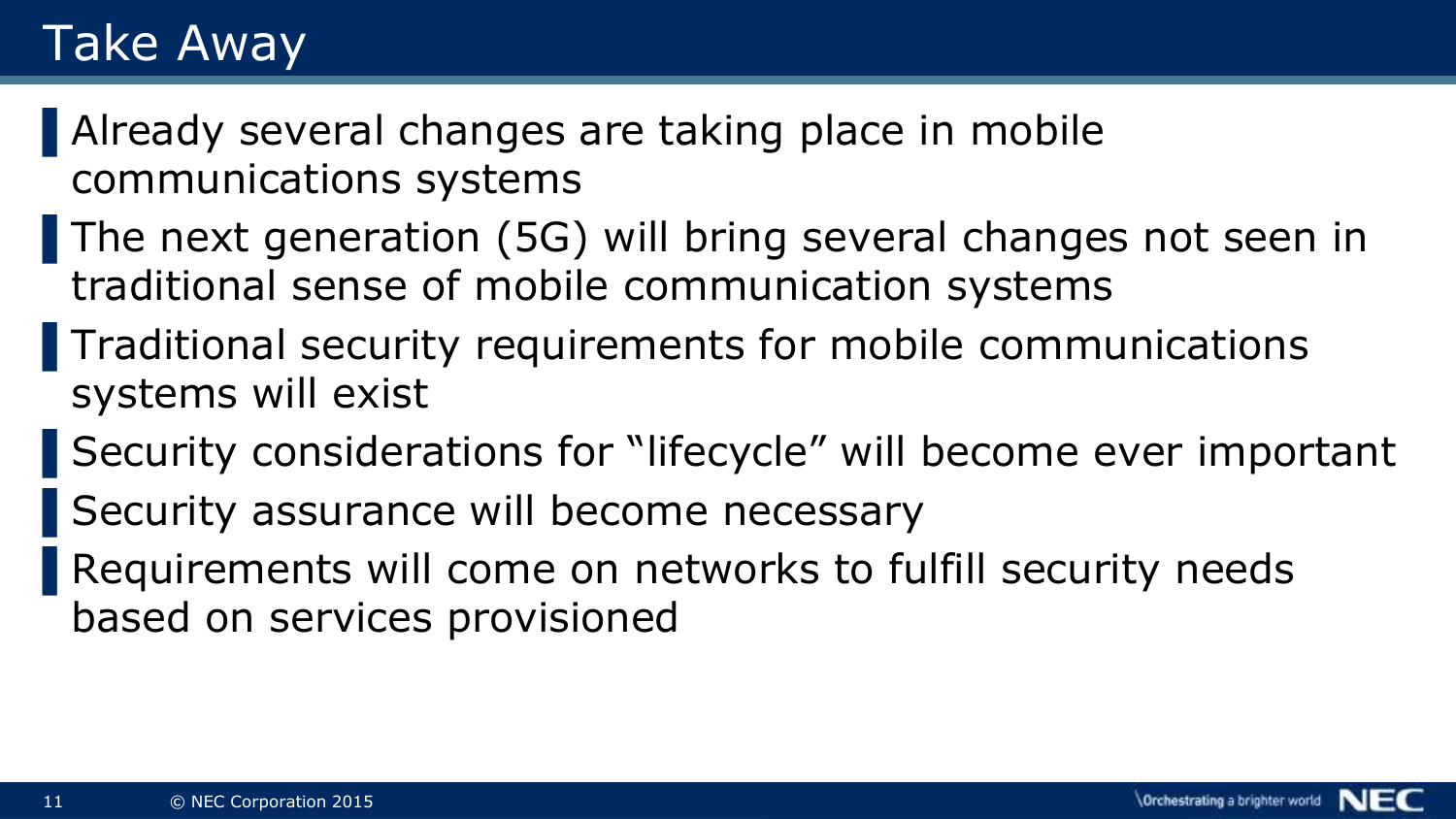## Orchestrating a brighter world

NEC brings together and integrates technology and expertise to create the ICT-enabled society of tomorrow.

We collaborate closely with partners and customers around the world, orchestrating each project to ensure all its parts are fine-tuned to local needs.

Every day, our innovative solutions for society contribute to greater safety, security, efficiency and equality, and enable people to live brighter lives.